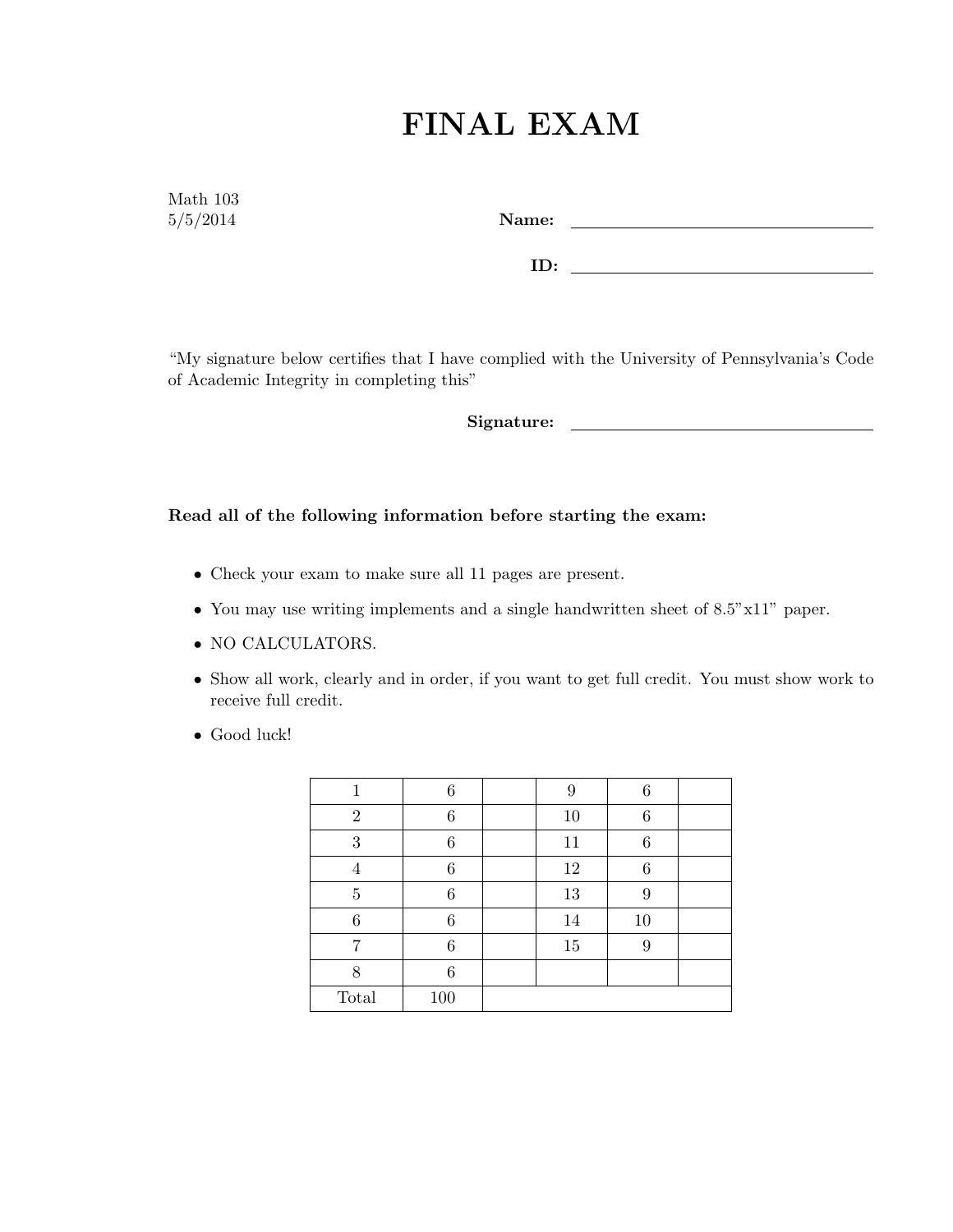÷

|  | <b>1.</b> Find $\int_{1}^{4} \frac{1}{2x} dx$ . |                                                  |
|--|-------------------------------------------------|--------------------------------------------------|
|  | a. 0                                            | e. $\ln 4 - 1$                                   |
|  | $h \cdot \ln 2$                                 |                                                  |
|  | c. $2 \ln 2$                                    | f. $\frac{1}{2} \ln 2$<br>g. $\frac{1}{4} \ln 2$ |
|  | d. $\ln 2 - 1$                                  | h DNE                                            |

|  |            | If $g(x) = \sqrt{1-x^2} + x \sin^{-1} x$ , find $g'(\sqrt{2}/2)$ . |
|--|------------|--------------------------------------------------------------------|
|  | a. 0       | e. 1                                                               |
|  | b. $\pi/6$ | f. $\pi/2$                                                         |
|  | c. $\pi/4$ | $g. \pi$                                                           |
|  | d. $\pi/3$ | $h = 1$                                                            |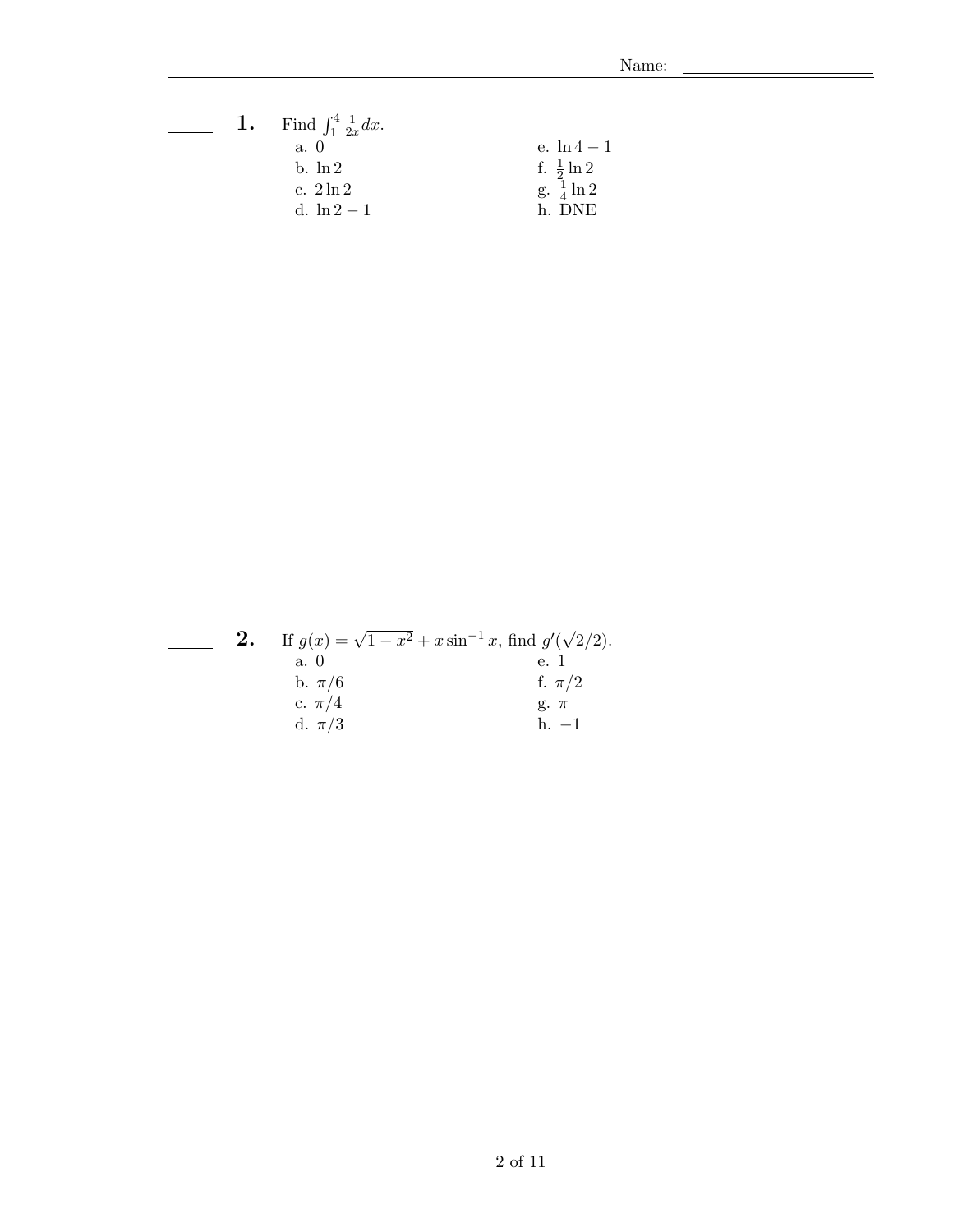**3.** At which values of  $x$  does the function

$$
f(x) = \begin{cases} \cos x & \text{if } x < 0\\ x^2 & \text{if } 0 \le x < 1\\ \frac{1}{2-x} & \text{if } 1 \le x \end{cases}
$$

fail to be differentiable?

a.  $\{0, 1, 2\}$  e.  $\{0\}$ b.  $\{1, 2\}$ <br>c.  $\{0, 1\}$ <br>f.  $\{1\}$ <br>g.  $\{2\}$ c.  $\{0, 1\}$ d.  ${0, 2}$  h. The function is differentiable everywhere

| 4. | If $f(x) = \frac{(x^2+1)(x+1)\cos x}{e^x(x+3)}$ , find $f'(0)$ . |              |
|----|------------------------------------------------------------------|--------------|
|    | $a. -3$                                                          | e. 3         |
|    | $h. -1$                                                          | f. 1         |
|    | c. $-1/3$                                                        | $\rm g.~1/3$ |
|    | $d. -1/9$                                                        | h. 1/9       |
|    |                                                                  |              |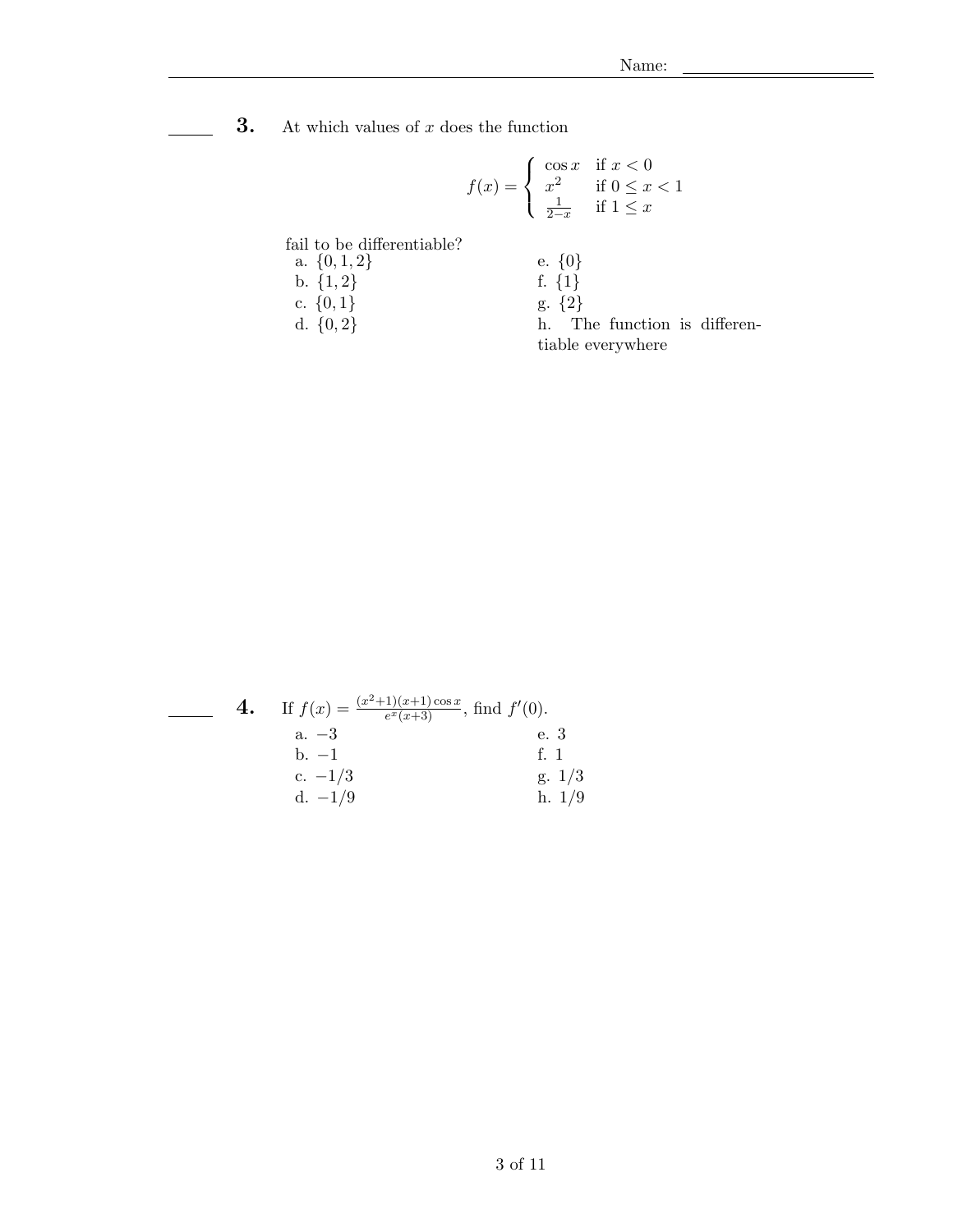## **5.** Find  $\lim_{x\to 0} (2-e^x)^{1/x}$ .  $\overline{\phantom{a}}$ a.  $-e$  e. e. b.  $-1$  f. 1 c.  $-1/e$  g.  $1/e$ d. DNE, goes to  $-\infty$  h. DNE, goes to  $+\infty$

| 6. | Find $\lim_{x\to 0} \frac{2(x+1)}{e^x}$ . |                           |
|----|-------------------------------------------|---------------------------|
|    | $a. -2$                                   | e. 2                      |
|    | $\rm b. -1$                               | f <sub>1</sub>            |
|    | c. $-1/e$                                 | g. $1/e$                  |
|    | d. DNE, goes to $-\infty$                 | h. DNE, goes to $+\infty$ |
|    |                                           |                           |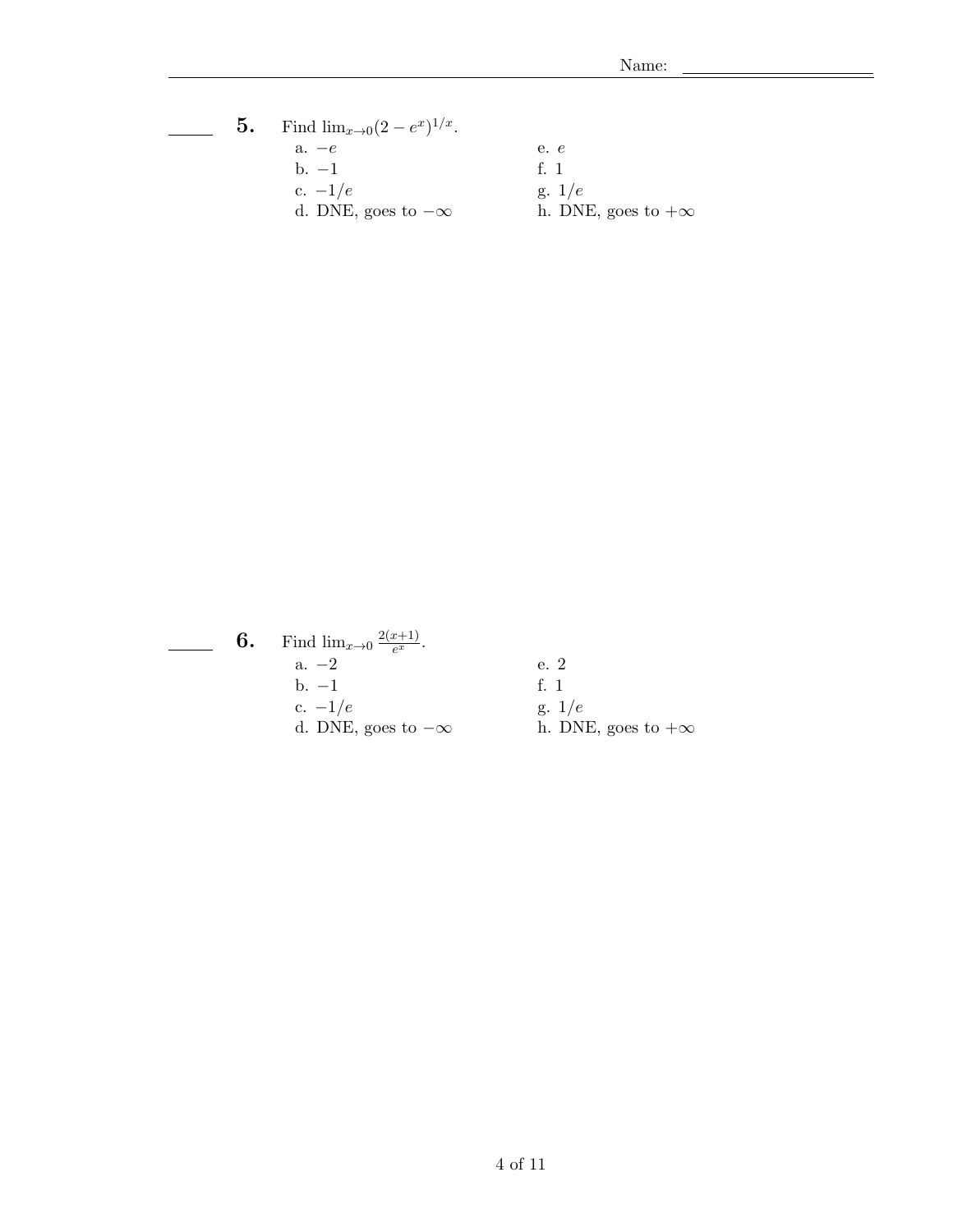7. 3 grams of radioactive polonium are stored in a container. Every year, 12.5% (that is, 1/8th) of the polnium decays away. What is the half life of this polonium (that is, how many years until there are 1.5 grams of the polonium left)? a. 3 e.  $2 \ln(7/8)$ 

| b. 4 |                       | f. $\frac{\ln 2}{\ln(8/7)}$<br>g. $\frac{8 \ln 2}{7}$ |
|------|-----------------------|-------------------------------------------------------|
|      | c. $\ln 2 - \ln(7/8)$ |                                                       |
|      | d. –8 ln .5           | h. $\ln(7/8)$                                         |

**8.** Find  $\int \frac{1+x}{1+x^2} dx$ . a.  $\tan^{-1} x + C$  e.  $2 \tan^{-1} x$  $(1+x^2)+C$ b.  $\frac{1}{2} \ln(1 + x^2)$  $+ C$  f.  $2 tan^{-1} x^2 + C$ c.  $\ln(1+x^2) + C$  g.  $\tan^{-1}$  $\ln(1+x^2) + C$ d.  $\tan^{-1}(1+x^2)$ ) + C h. tan<sup>-1</sup> x +  $\frac{1}{2}$  $\frac{1}{2}\ln(1+x^2)+C$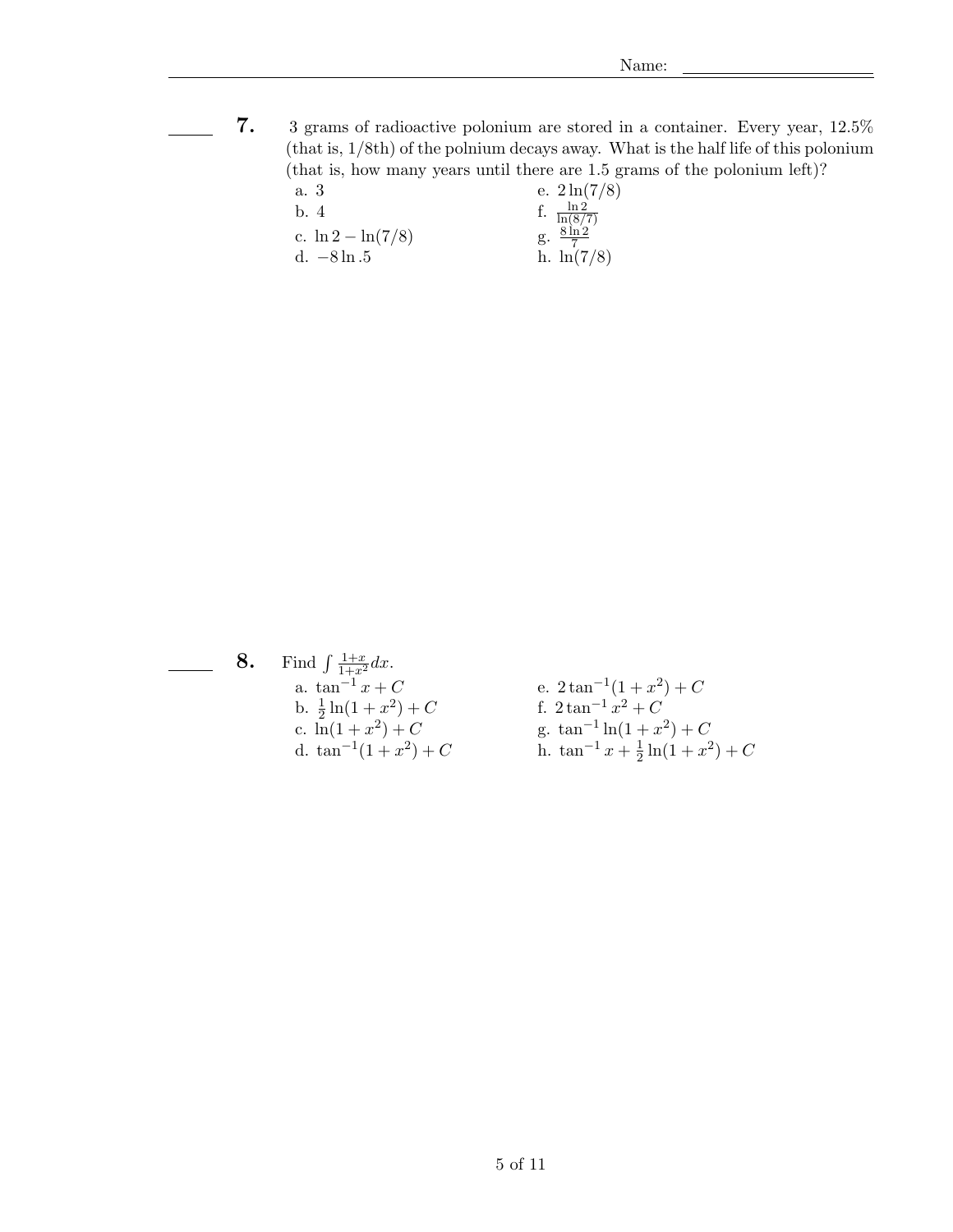**9.** This picture shows an estimate of  $\int_0^2 e^{-x^2} dx$  using 14 rectangles. When k is an integer between 1 and 14, what is the area of the k-th rectangle?



10.

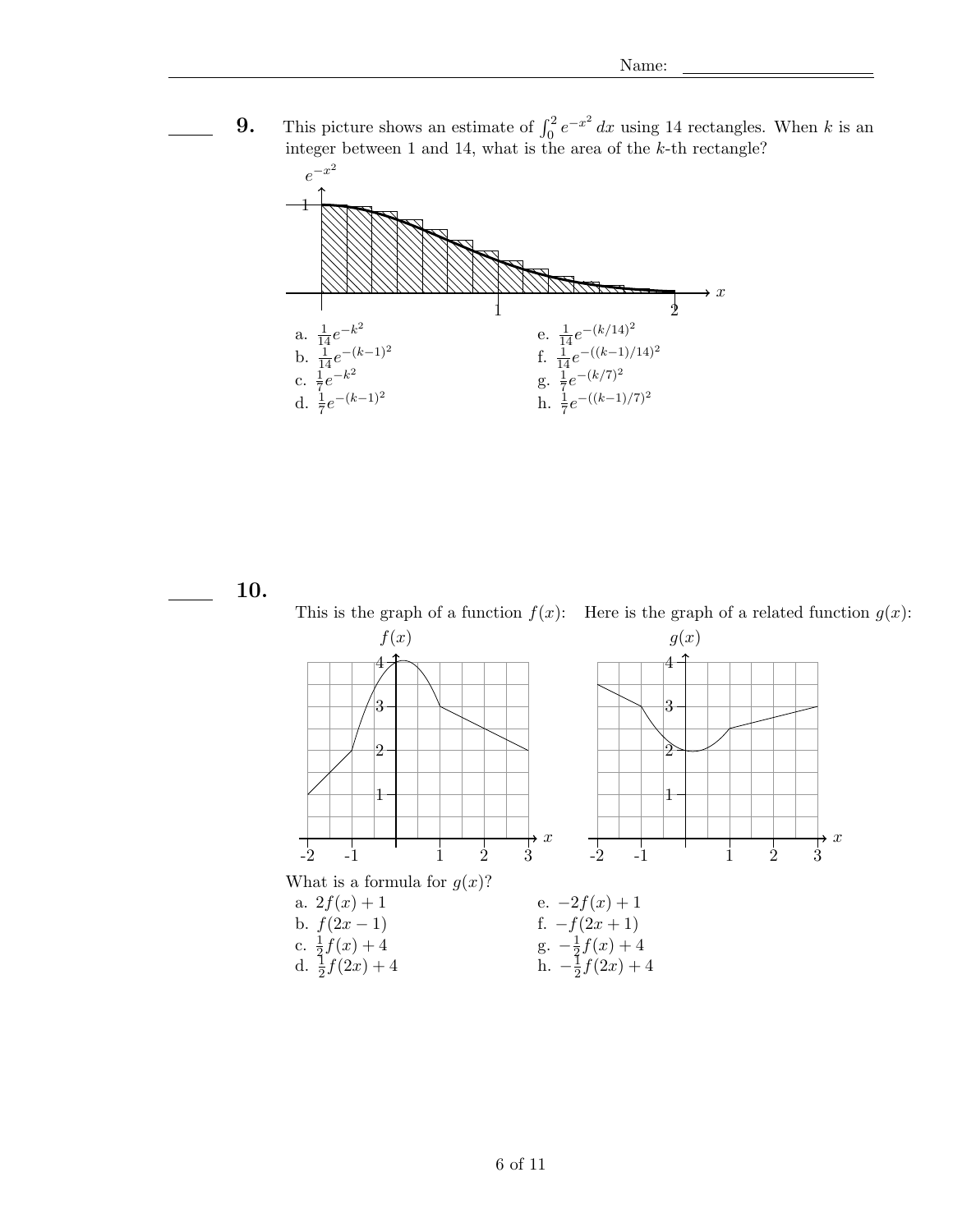11. For each graph in the top row, identify its antiderivative from among the graphs on the bottom row.



zero?<br>a.  $(-1,0)$  and  $(0,1)$ e.  $(-2, -1)$  and  $(2, 3)$ b.  $(-2, -1)$  and  $(-1, 0)$  f.  $(-1, 0)$  and  $(2, 3)$ c.  $(-2, -1)$  and  $(1, 2)$  g.  $(0, 1)$  and  $(2, 3)$ d.  $(0, 1)$  and  $(1, 2)$  h.  $(1, 2)$  and  $(2, 3)$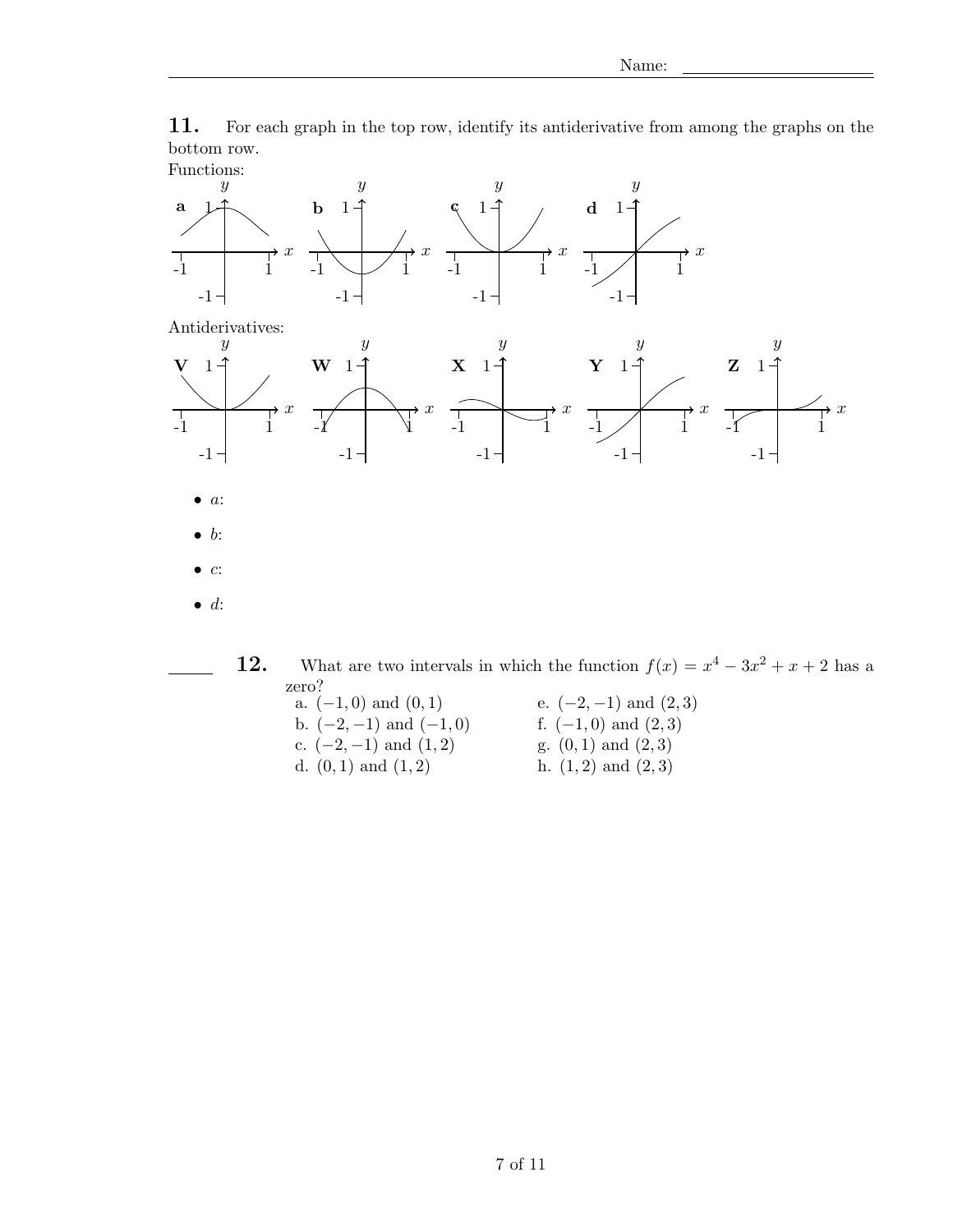**13.** Suppose  $f(x) = \frac{1}{x}$ . Using the definition of the derivative, find  $f'(2)$ . (You will receive NO credit for finding the derivative using a different method.)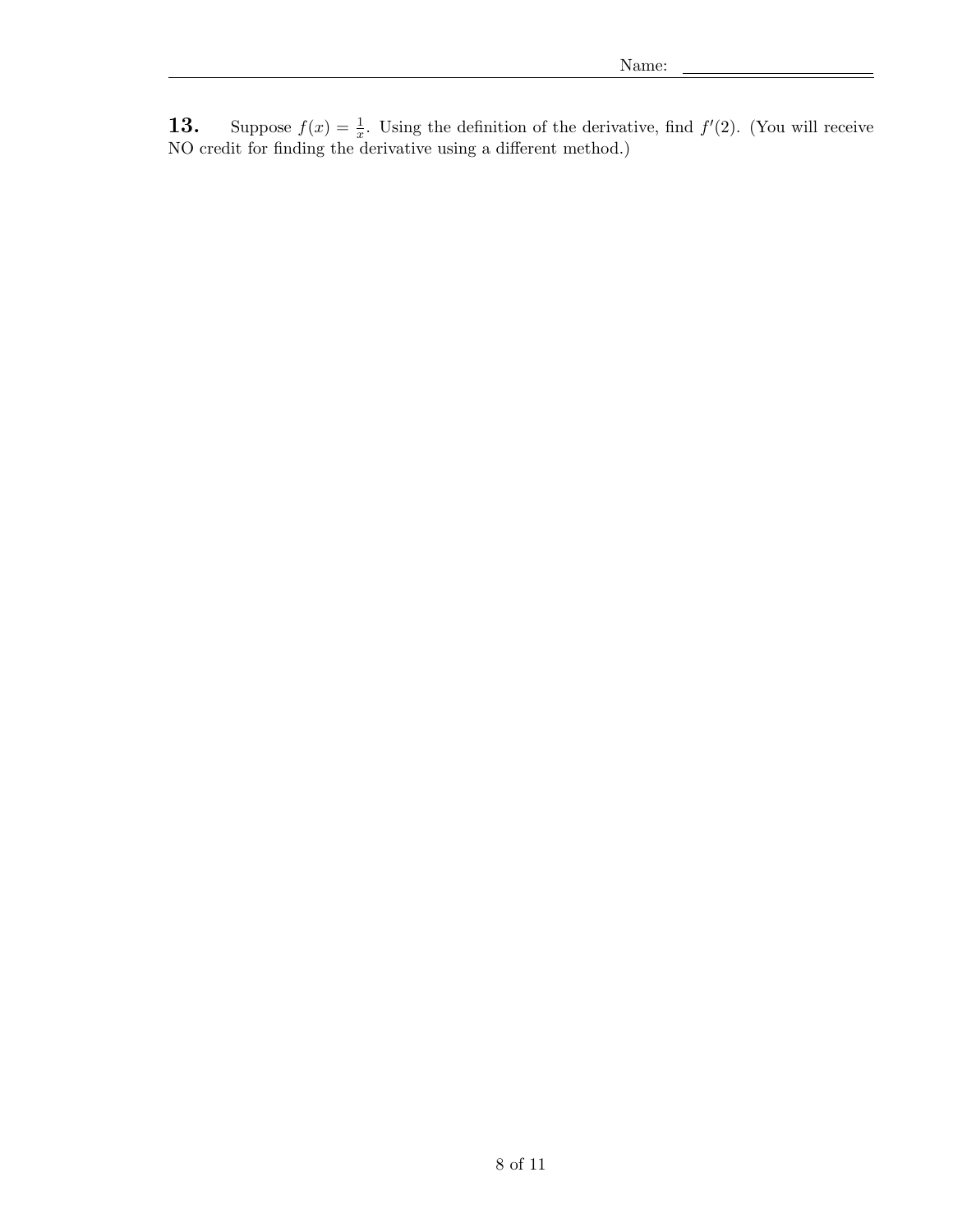14. A swimming pool is 12 feet long, 10 feet wide, and has a depth that changes from 3 feet deep at the shallow end to 15 feet deep at the deep end. The pool is filling at a rate of 800 cubic feet per minute. At what speed is the depth of the water at the deepest point rising when the water is 5 feet deep.

This picture shows the swimming pool from the side (NOT TO SCALE). (Remember that it also extends 10 feet "into the page".)

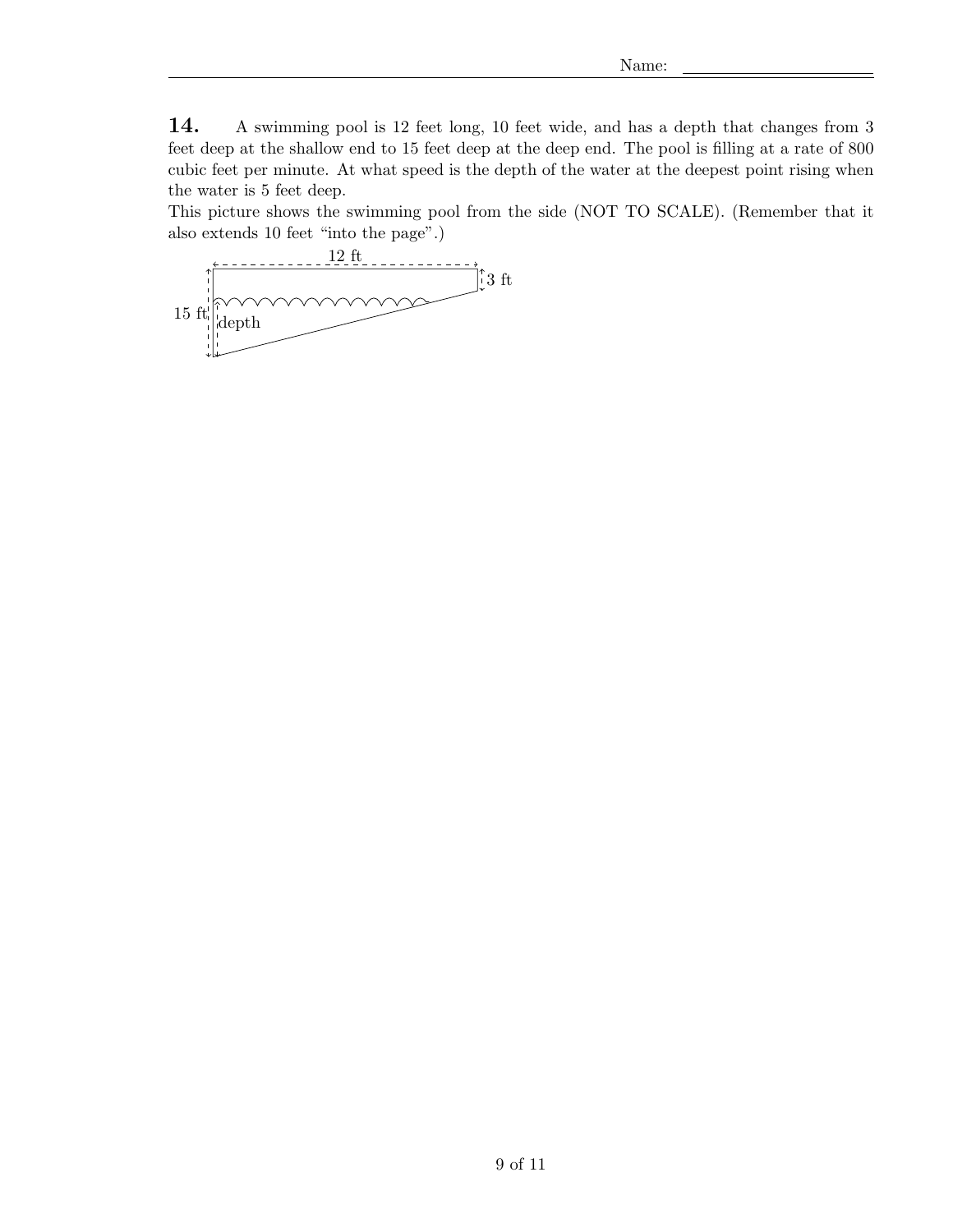Find  $\frac{d}{dx}$  sin  $e^{\tan x^2}$ .  $15.$